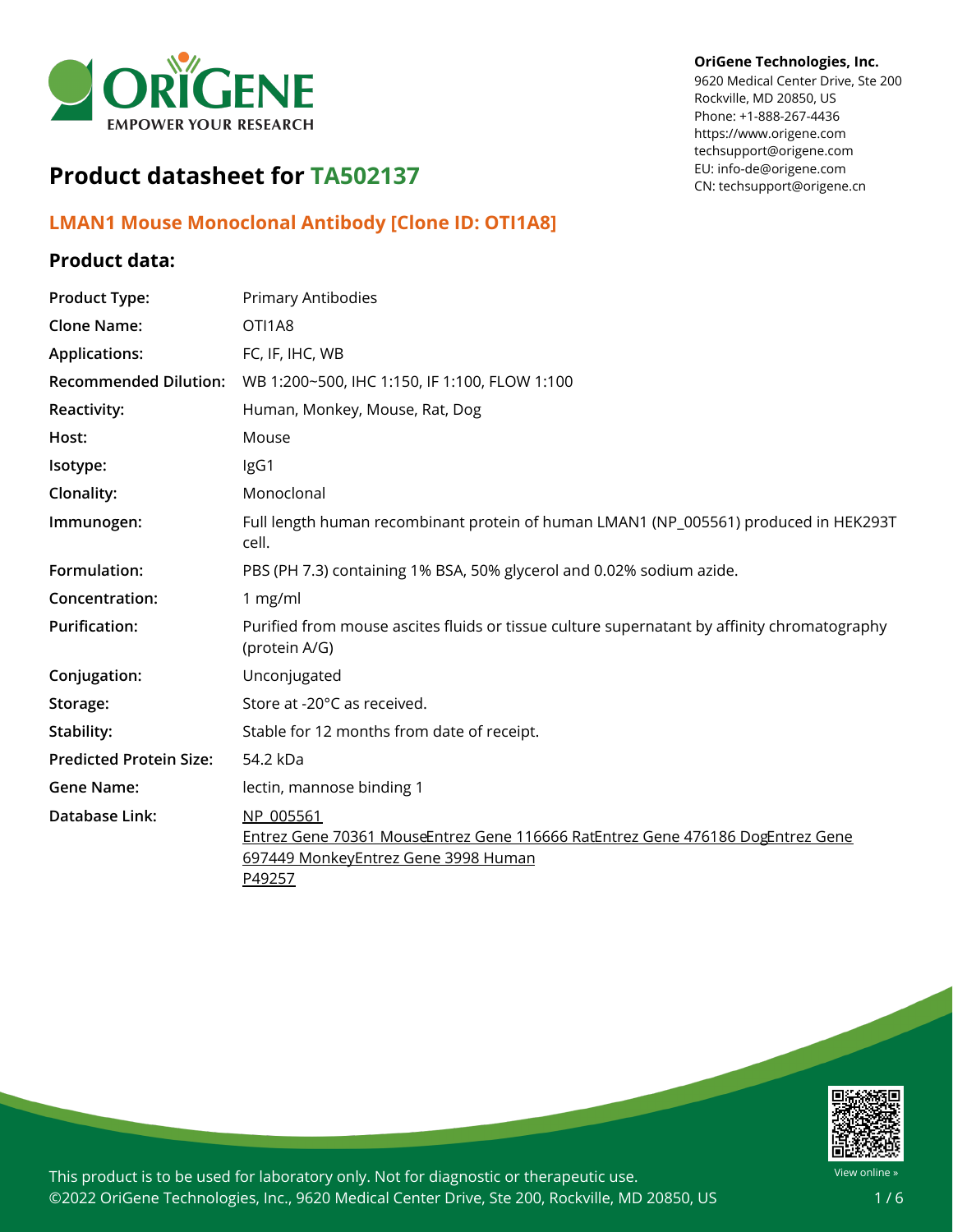| <b>ORIGENE</b> | LMAN1 Mouse Monoclonal Antibody [Clone ID: OTI1A8] – TA502137                                                                                                                                                                                                                                                                                                                                                                                                                                                                                                                                                                                                                                        |
|----------------|------------------------------------------------------------------------------------------------------------------------------------------------------------------------------------------------------------------------------------------------------------------------------------------------------------------------------------------------------------------------------------------------------------------------------------------------------------------------------------------------------------------------------------------------------------------------------------------------------------------------------------------------------------------------------------------------------|
| Background:    | The protein encoded by this gene is a type I integral membrane protein localized in the<br>intermediate region between the endoplasmic reticulum and the Golgi, presumably recycling<br>between the two compartments. The protein is a mannose-specific lectin and is a member of<br>a novel family of plant lectin homologs in the secretory pathway of animal cells. Mutations in<br>the gene are associated with a coagulation defect. Using positional cloning, the gene was<br>identified as the disease gene leading to combined factor V-factor VIII deficiency, a rare,<br>autosomal recessive disorder in which both coagulation factors V and VIII are diminished.<br>[provided by RefSeq] |
| Synonyms:      | ERGIC-53; ERGIC53; F5F8D; FMFD1; gp58; MCFD1; MR60                                                                                                                                                                                                                                                                                                                                                                                                                                                                                                                                                                                                                                                   |

 $\sim$   $\sqrt{2}$ 

**Protein Families:** Druggable Genome, Transmembrane

### **Product images:**





HEK293T cells were transfected with the pCMV6- ENTRY control (Cat# [PS100001], Left lane) or pCMV6-ENTRY LMAN1 (Cat# [RC207088], Right lane) cDNA for 48 hrs and lysed. Equivalent amounts of cell lysates (5 ug per lane) were separated by SDS-PAGE and immunoblotted with anti-LMAN1(Cat# TA502137). Positive lysates [LY401709] (100ug) and [LC401709] (20ug) can be purchased separately from OriGene.

Western blot analysis of extracts (35ug) from 9 different cell lines by using anti-LMAN1 monoclonal antibody.

This product is to be used for laboratory only. Not for diagnostic or therapeutic use. ©2022 OriGene Technologies, Inc., 9620 Medical Center Drive, Ste 200, Rockville, MD 20850, US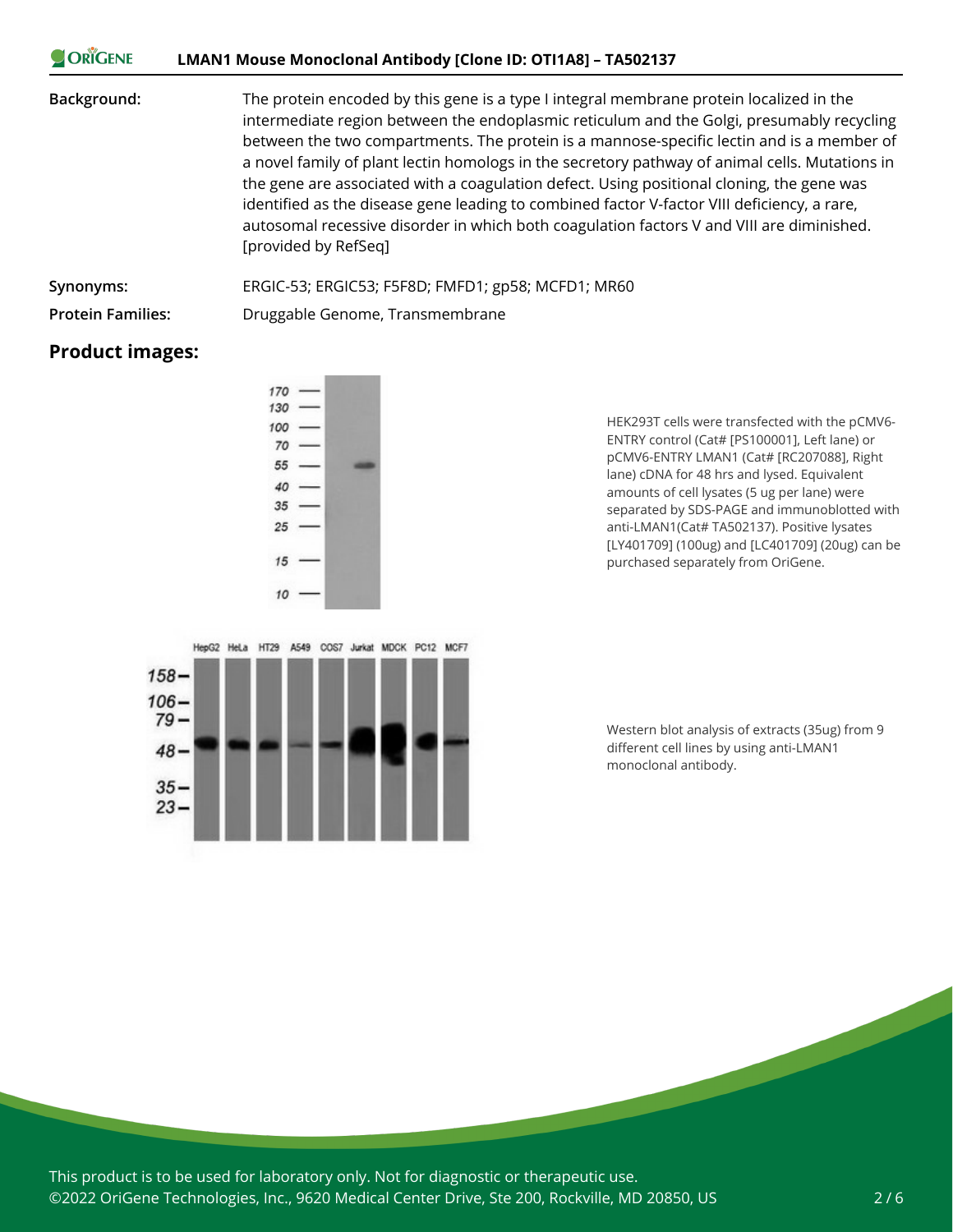

Western blot analysis of extracts (10ug) from 10 Human tissue by using anti-LMAN1 monoclonal antibody at 1:200 (1: Testis; 2: Omentum; 3: Uterus; 4: Breast; 5: Brain; 6: Liver; 7: Ovary; 8: Thyroid gland; 9: colon;10: spleen).



Equivalent amounts of cell lysates (10 ug per lane) of wild-type 293T cells (WT, Cat# LC810293T) and LMAN1-Knockout 293T cells (KO, Cat# [LC812175]) were separated by SDS-PAGE and immunoblotted with anti-LMAN1 monoclonal antibody TA502137, (1:1000). Then the blotted membrane was stripped and reprobed with anti-HSP90AB1 antibody ([TA500494]) as a loading control.



Immunohistochemical staining of paraffinembedded Human Kidney tissue within the normal limits using anti-LMAN1 mouse monoclonal antibody. (Heat-induced epitope retrieval by 10mM citric buffer, pH6.0, 100°C for 10min, TA502137)

This product is to be used for laboratory only. Not for diagnostic or therapeutic use. ©2022 OriGene Technologies, Inc., 9620 Medical Center Drive, Ste 200, Rockville, MD 20850, US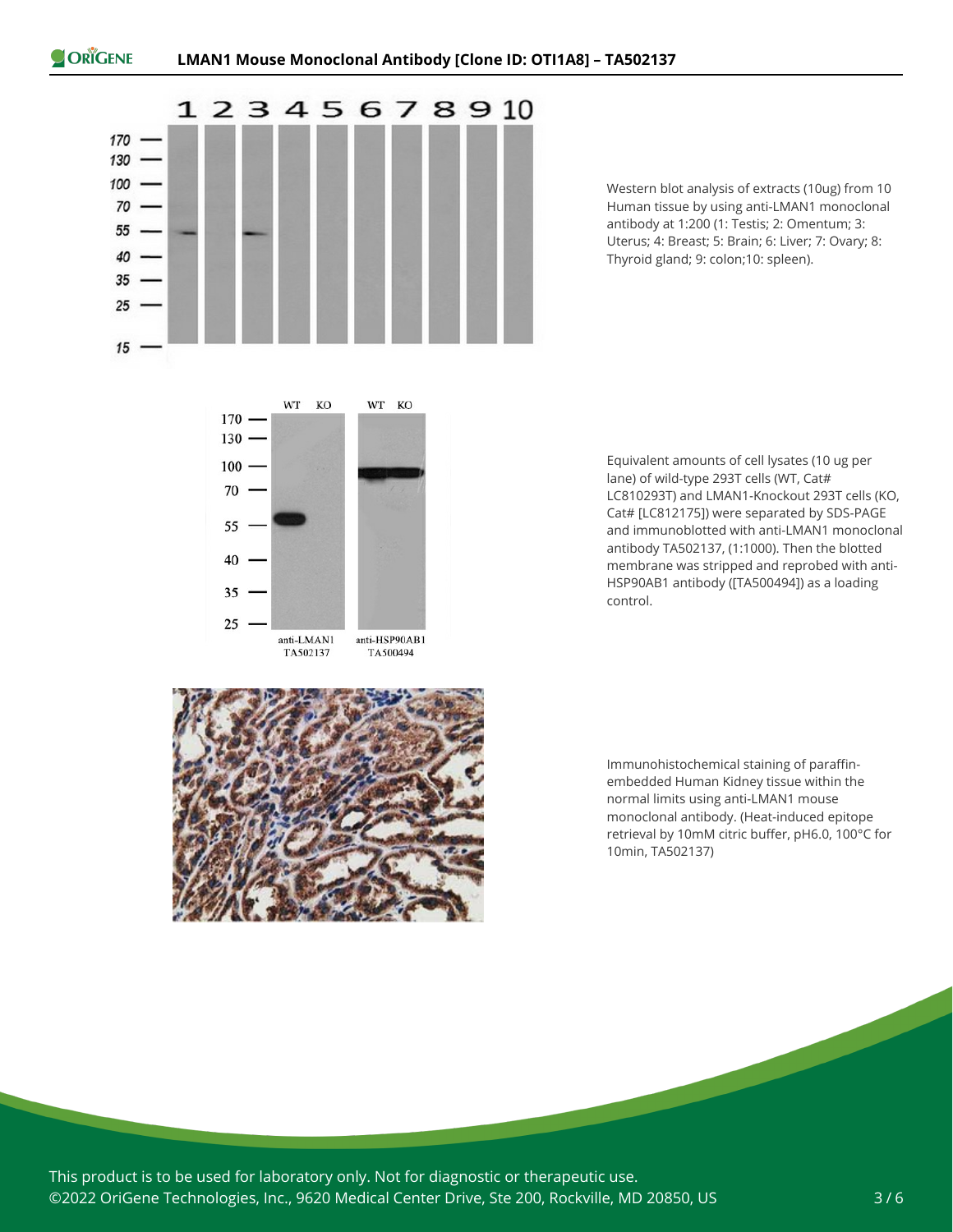ORIGENE



Immunohistochemical staining of paraffinembedded Carcinoma of Human kidney tissue using anti-LMAN1 mouse monoclonal antibody. (Heat-induced epitope retrieval by 10mM citric buffer, pH6.0, 100°C for 10min, TA502137)

Immunohistochemical staining of paraffinembedded Human liver tissue within the normal limits using anti-LMAN1 mouse monoclonal antibody. (Heat-induced epitope retrieval by 10mM citric buffer, pH6.0, 100°C for 10min, TA502137)

Immunohistochemical staining of paraffinembedded Human pancreas tissue within the normal limits using anti-LMAN1 mouse monoclonal antibody. (Heat-induced epitope retrieval by 10mM citric buffer, pH6.0, 100°C for 10min, TA502137)

This product is to be used for laboratory only. Not for diagnostic or therapeutic use. ©2022 OriGene Technologies, Inc., 9620 Medical Center Drive, Ste 200, Rockville, MD 20850, US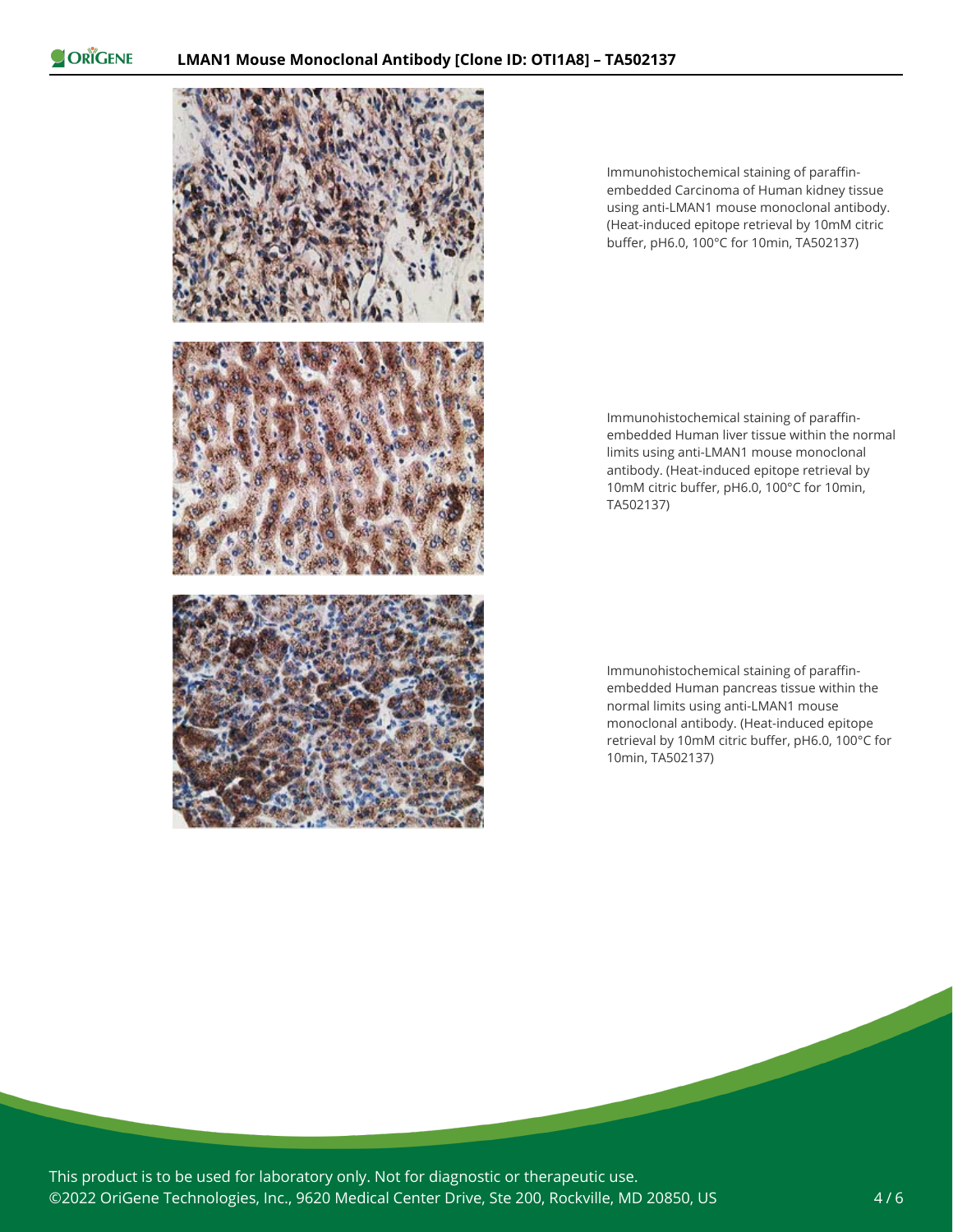ORIGENE





Immunohistochemical staining of paraffinembedded Carcinoma of Human prostate tissue using anti-LMAN1 mouse monoclonal antibody. (Heat-induced epitope retrieval by 10mM citric buffer, pH6.0, 100°C for 10min, TA502137)



Anti-LMAN1 mouse monoclonal antibody (TA502137) immunofluorescent staining of COS7 cells transiently transfected by pCMV6-ENTRY LMAN1 ([RC207088]).

This product is to be used for laboratory only. Not for diagnostic or therapeutic use. ©2022 OriGene Technologies, Inc., 9620 Medical Center Drive, Ste 200, Rockville, MD 20850, US